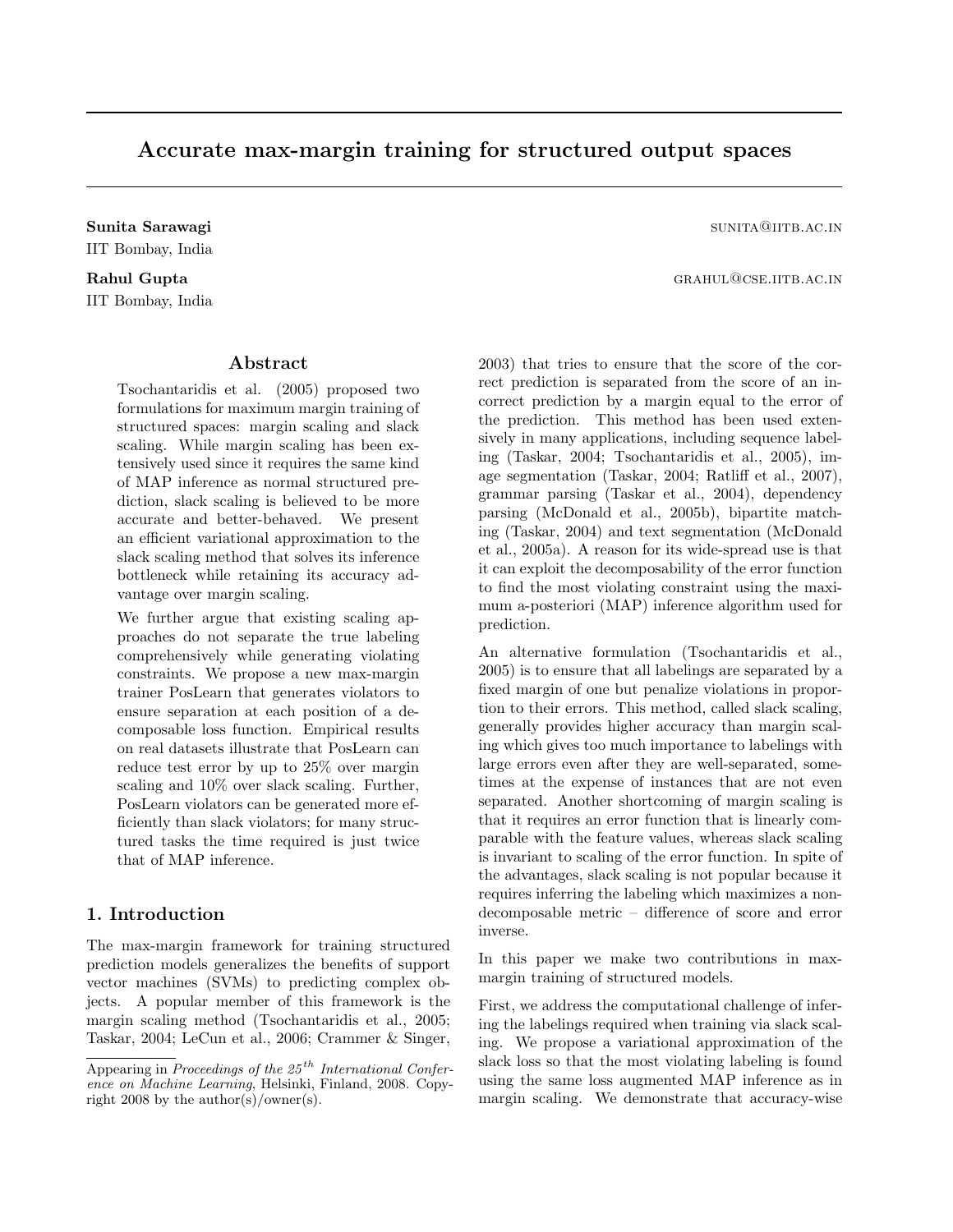our slack approximation is much better than margin scaling and close to the more expensive slack scaling.

Second, we propose a new max-margin framework for training models with decomposable error functions that, like the slack scaling method, is scale invariant and discounts labelings well-separated from the margin. The inference step it requires is much simpler than required by slack scaling. In particular, for Markov models we show that the inference of the most violating labelings is only a factor of two more expensive than in margin scaling. The basic idea of the new learner, that we call PosLearn, is to associate a different slack variable for each error position of a decomposable error function. We show that this leads to a better characterization of the loss than both the slack and margin scaling methods that define loss in terms of a single most violating labeling. Empirically, PosLearn reduces error by up to 25% over margin scaling and 10% over slack scaling in various tasks.

## 2. Existing methods for max-margin training

We consider structured prediction problems that associate a score  $s(x, y)$  for each output  $y \in \mathcal{Y}$  of an input  $\mathbf{x}$ , and predict the output  $\mathbf{y}^*$  with maximum score. The scoring function  $s(x, y)$  is a dot product of a feature vector  $f(x, y)$  defined jointly over the input x and output y, and the corresponding parameter vector **w**. The space of possible outputs  $\mathcal{Y}$  can be exponentially large. Thus, efficient solutions for  $\mathbf{y}^* = \mathrm{argmax}_{\mathbf{y} \in \mathcal{Y}} \mathbf{w}^T \mathbf{f}(\mathbf{x}, \mathbf{y})$  crucially depend on the decomposability of the feature vector f over components of y. During training the goal is to find a w using a set of labeled input-output pairs  $(\mathbf{x}_i, \mathbf{y}_i) : i = 1...N$ so as to minimize prediction error. The error of predicting **y** for an instance  $x_i$  whose correct label is  $y_i$  is user-provided. We denote it by  $L_i(\mathbf{y})$ . In max-margin methods, the training goal is translated to finding a w that minimizes the sum of the loss on the labeled data while imposing a regularization penalty for overfitting. The loss is a computationally convenient combination of the user-provided error function and feature-derived scores so as to both minimize training error and maximize the margin between correct and incorrect outputs. There are two popular loss functions for structured learning tasks: margin scaler and slack scaler. We review them briefly.

## 2.1. Margin scaling

In margin scaling, the goal is to find w such that the difference in score  $\mathbf{w}^T \delta \mathbf{f}_i(\mathbf{y}) = \mathbf{w}^T \mathbf{f}(\mathbf{x}_i, \mathbf{y}_i)$  –  $\mathbf{w}^T \mathbf{f}(\mathbf{x}_i, \mathbf{y})$  of the correct output  $\mathbf{y}_i$  from an incorrect labeling **y** is at least  $L_i(\mathbf{y})$ . This is formulated as:

$$
\min_{\mathbf{w}, \xi} \frac{1}{2} ||\mathbf{w}||^2 + C \sum_{i=1}^N \xi_i
$$
  
s.t.  $\mathbf{w}^T \delta \mathbf{f}_i(\mathbf{y}) \ge L_i(\mathbf{y}) - \xi_i \quad \forall \mathbf{y} \ne \mathbf{y}_i, i : 1 \dots N$   
 $\xi_i \ge 0 \quad i : 1 \dots N$ 

Two category of methods have been proposed to optimize the above QP. The first category is based on the cutting plane algorithm to avoid generating the exponentially many constraints. This involves incrementally finding the output  $\mathbf{y}^M = \operatorname{argmax}_{\mathbf{y}}(\mathbf{w}^T \mathbf{f}(\mathbf{x}_i, \mathbf{y}) +$  $L_i(\mathbf{y})$  which most violates the constraint.  $\mathbf{y}^M$  can be found using the same inference algorithm as MAP  $\mathbf{y}^* = \arg\!\max_{\mathbf{y}} \mathbf{w}^T \mathbf{f}(\mathbf{x}_i, \mathbf{y})$  when  $L_i(\mathbf{y})$  decomposes over variable subsets no larger than the subsets in the decomposition of  $f(x_i, y)$ . This category includes exact gradient ascent methods (Tsochantaridis et al., 2005), stochastic gradient methods (Bordes et al., 2007) and online sub-gradient methods (Ratliff et al., 2007). The online structured learning methods of (Crammer & Singer, 2003) follow a perceptron based framework but their constraints are identical to the margin scaling method described here. The second category of methods (Taskar, 2004; Taskar et al., 2006) exploit the decomposability of the error function to create a combined program for the inference and parameter learning task.

#### <span id="page-1-0"></span>2.2. Slack scaling

Slack scaling demands a margin of one but scales the slacks of violating outputs in proportion to their errors. The corresponding optimization problem is:

$$
\min_{\mathbf{w}, \xi} \frac{1}{2} ||\mathbf{w}||^2 + C \sum_{i=1}^N \xi_i
$$
  
s.t. 
$$
\mathbf{w}^T \delta \mathbf{f}_i(\mathbf{y}) \ge 1 - \frac{\xi_i}{L_i(\mathbf{y})} \quad \forall \mathbf{y} \ne \mathbf{y}_i, i : 1...N
$$

$$
\xi_i \ge 0 \quad i: 1...N
$$

The optimization of the above QP via the cutting plane algorithm requires the inference of the labeling  $\mathbf{y}^S = \arg \max_{\mathbf{y}} (1 - \mathbf{w}^T \delta \mathbf{f}_i(\mathbf{y}) - \frac{\xi_i}{L_i(\mathbf{y})})$ . Unlike for margin scaling, even with decomposable loss and scoring functions, it is not easy to find  $y^S$  efficiently. For this reason, the slack scaling approach is not popular.

However, the slack loss is in many ways better behaved than margin loss (Tsochantaridis et al., 2005). Margin scaling gives too much importance to instances which are already well-separated from the margin. This hurts because the loss  $\xi_i$  is determined by a single most violating labeling. If a labeling imposes a difficult margin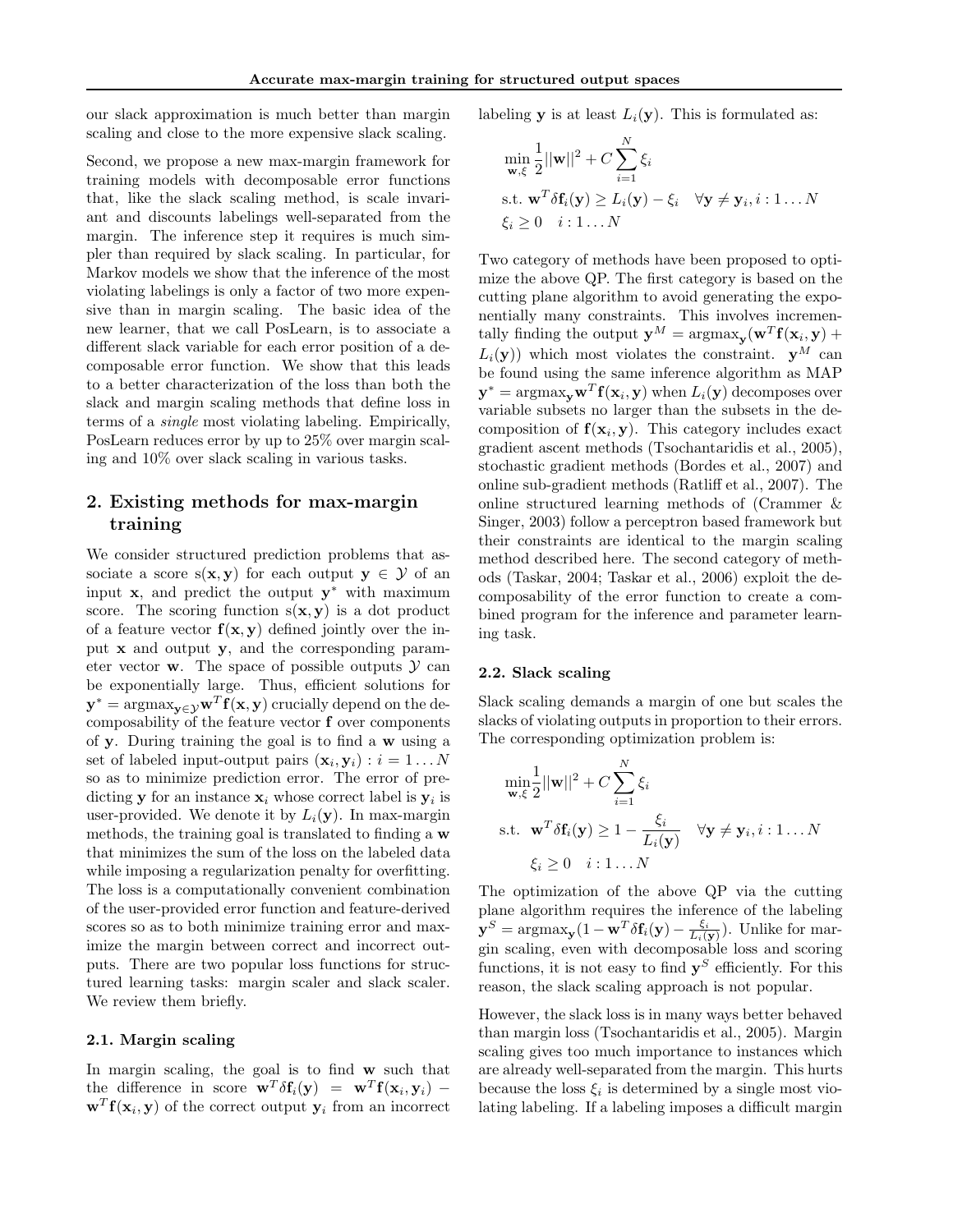requirement because of its large error, the optimizer will appropriately increase  $\xi_i$ . After that, there is no incentive to improving separability of any other labeling of that instance. In contrast, the slack scaling loss will ignore instances that are separated by a margin of 1, and  $\xi_i$  is determined by labelings that matter because of their being close to the margin. Empirically, we found slack scaling to give better accuracy than margin scaling (Section [5\)](#page-5-0). Slack scaling also makes it convenient for an end-user to define an error function and a feature vector and tune C because the error function can be arbitrarily scaled vis-a-vis the feature vector.

## 3. Approximate slack scaling

We present a variational approximation to the slack inference problem that is applicable for any structured model for which we can only solve for the MAP efficiently. The slack inference problem is to find

$$
\mathbf{y}^{S} = \operatorname{argmax}_{\mathbf{y} \in \overline{\mathcal{Y}}} \left( 1 - \mathbf{w}^{T} \delta \mathbf{f}_{i}(\mathbf{y}) - \frac{\xi_{i}}{L_{i}(\mathbf{y})} \right)
$$

$$
= \operatorname{argmax}_{\mathbf{y} \in \overline{\mathcal{Y}}} \left( s_{i}(\mathbf{y}) - \frac{\xi_{i}}{L_{i}(\mathbf{y})} \right) \qquad (1)
$$

where  $s_i(\mathbf{y}) = \mathbf{w}^T \mathbf{f}(\mathbf{x}_i, \mathbf{y}), \overline{\mathcal{Y}} = {\mathbf{y} : \mathbf{y} \neq \mathbf{y}_i, s_i(\mathbf{y}) - \frac{\xi_i}{L_i(\mathbf{y})} > s_i(\mathbf{y}_i) - 1}$  is the set of all violating labelings.

We approximate  $y^S$  with another labeling  $y^A$ . Our approximation is based on the observation that  $s_i(y)$  –  $\frac{\xi_i}{L_i(\mathbf{y})}$  is concave in  $L_i(\mathbf{y})$  and its variational approximation can be written as a linear function of  $L_i(\mathbf{y})$  (Jordan et al., 1999). Here on, we drop the subscript *i* wherever possible.

**Claim 3.1.** 
$$
s(\mathbf{y}) - \frac{\xi}{L(\mathbf{y})} = \min_{\lambda \geq 0} s(\mathbf{y}) + \lambda L(\mathbf{y}) - 2\sqrt{\xi \lambda}
$$

*Proof.* Any concave function  $f(z)$  can be expressed as  $\min_{\lambda \geq 0} (z\lambda - f^*(\lambda))$  where  $f^*(\lambda) = \min_z (z\lambda - f(z))$  is the conjugate function of  $f(z)$ . The result follows from the fact that the conjugate function of  $\frac{-\xi}{z}$  is  $2\sqrt{\xi\lambda}$ .

Let  $F'(\mathbf{y}; \lambda) \triangleq s(\mathbf{y}) + \lambda L(\mathbf{y}) - 2\sqrt{\xi \lambda}$  and  $F(\lambda) \triangleq$  $\max_{\mathbf{y} \neq \mathbf{y}_i} F'(\mathbf{y}; \lambda)$ 

We now approximate the exact slack MAP objective with an upper bound as follows:

$$
\max_{\mathbf{y}\in\overline{\mathcal{Y}}}\left(s(\mathbf{y})-\frac{\xi}{L(\mathbf{y})}\right) = \max_{\mathbf{y}\in\overline{\mathcal{Y}}}\min_{\lambda\geq 0} F'(\mathbf{y};\lambda)
$$
 (2)

$$
\leq \min_{\lambda \geq 0} \max_{\mathbf{y} \in \overline{\mathcal{Y}}} F'(\mathbf{y}; \lambda) \quad (3)
$$

$$
\leq \quad \min_{\lambda \geq 0} F(\lambda) \tag{4}
$$

For a fixed  $\lambda$ , we can compute  $F(\lambda)$  using the loss augmented MAP algorithm employed in margin scaling to first find  $y_{\lambda} = \text{argmax}_{y \neq y_i} s(y) + \lambda L(y)$  and then setting  $F(\lambda) = F'(\mathbf{y}_{\lambda}; \lambda)$ . The constraint  $\mathbf{y} \neq \mathbf{y}_i$  can be met by asking the loss augmented MAP algorithm to return top two MAPs. The algorithmic extension to return top two MAPs is straight forward in many structured tasks.

We search for the  $\lambda$  for which the upper bound  $F(\lambda)$  is minimized by exploiting the fact that  $F(\lambda)$  is convex in  $\lambda$ .

Claim 3.2.  $F(\lambda)$  is convex in  $\lambda$ .

*Proof.* It can be seen that  $F'(\mathbf{y}; \lambda)$  is convex in  $\lambda$ . Since  $F(\lambda)$  is a max of finitely many convex functions, and max is also convex,  $F(\lambda)$  is convex.  $\Box$ 

We can compute  $\min_{\lambda>0} F(\lambda)$  using efficient line search algorithms such as Golden Search. During the search phase, for each  $\lambda$  that we encounter, we evaluate  $F(\lambda)$  and thus get one labeling. Of all these labelings, we return the one with the highest  $s(y) - \frac{\xi}{L(y)}$  as  $y^A$ . We show in the next section the range  $[\lambda_l, \lambda_u]$  within which it is sufficient to perform the line search.

#### 3.1. Upper and lower bounds for  $\lambda$

Since  $\lambda \geq 0$ , we can use  $\lambda_l = 0$  as the lower limit. However, with  $\lambda = 0$ ,  $F'(\mathbf{y}; \lambda)$  is not able to distinguish between high and loss labelings with same scores commonly seen in early training iterations. It can be shown that with  $\lambda_l = \frac{\epsilon}{L_{max}}$  where  $L_{max}$  is the maximum possible loss,  $F(\lambda)$  for any  $\lambda < \lambda_l$  will not return any violating labeling with slack score more than  $\epsilon$  of the score of a labeling returned with  $\lambda \geq \lambda_l$ . By setting  $\epsilon$  to the tolerance of the cutting-plane algorithm, we get a provably correct lower bound.

For the upper bound, it is sufficient to pick a  $\lambda_u$  such that for any  $\lambda \geq \lambda_u$ , either  $F(\lambda)$  gets the same violator as  $F(\lambda_u)$  or a non-violator that we are not interested in. It is sufficient to pick a  $\lambda_u$  such that  $\operatorname{argmax}_{\mathbf{y}\in\overline{\mathcal{Y}}}F'(\mathbf{y};\lambda_u)$   $(=\mathbf{y}'\text{ say})$  has the maximum loss among all violators in  $\overline{y}$ . Hence we need:

$$
s(\mathbf{y}') + \lambda_u L(\mathbf{y}') \ge \max_{\mathbf{y} \in \overline{\mathcal{Y}}, L(\mathbf{y}) < L(\mathbf{y}')} s(\mathbf{y}) + \lambda_u L(\mathbf{y})
$$

Let  $\mathbf{y}_1 \triangleq \arg\max_{\mathbf{y}} s(\mathbf{y})$  and  $L_{\varepsilon}$  be the minimum difference between two distinct loss values (e.g.  $L_{\varepsilon} = 1$ for Hamming loss). Then the right side can be atmost  $s(\mathbf{y}_1) + \lambda_u(L(\mathbf{y}') - L_{\varepsilon})$ . So we require  $\lambda_u \geq \frac{s(\mathbf{y}_1) - s(\mathbf{y}')}{L_{\varepsilon}}$  $\frac{1-\mathrm{s}(\mathbf{y}_\perp)}{L_\varepsilon}$  . Now,  $\mathbf{y}' \in \overline{\mathcal{Y}} \Rightarrow \mathbf{s}(\mathbf{y}') \geq \mathbf{s}(\mathbf{y}_i) - 1 + \frac{\xi}{L(\mathbf{y}')} \geq$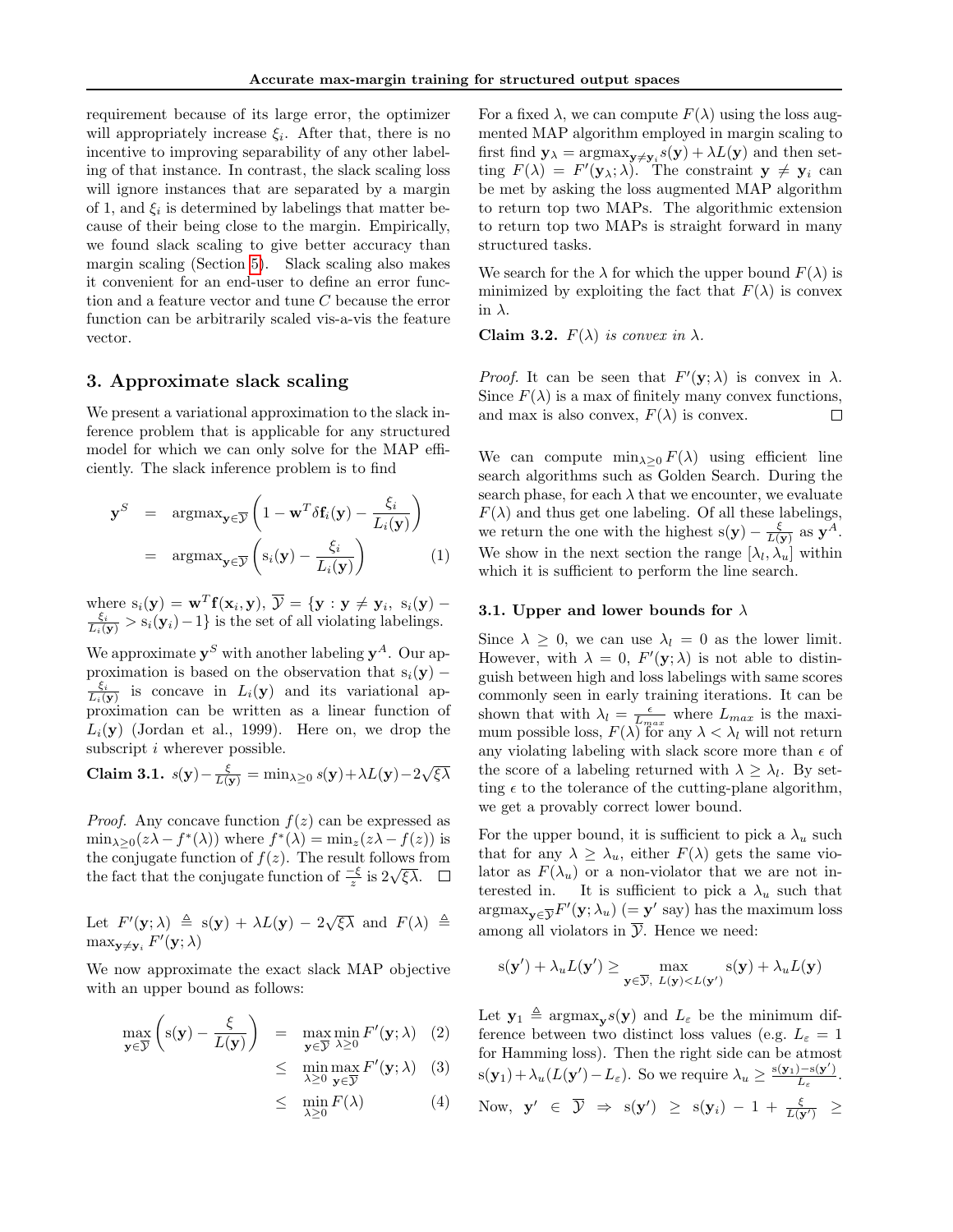$s(\mathbf{y}_i) - 1 + \frac{\xi}{L_{max}}$ , so we can conservatively set  $\lambda_u =$  $\frac{1}{L_{\varepsilon}}\left(s(\mathbf{y}_1)-s(\mathbf{y}_i)+1-\frac{\xi}{L_{max}}\right).$ 

#### 3.2. Limitation of approximate slack

In the worst case, it is possible that the exact slack MAP  $y^S$  violates the inequality but  $y^A$  does not, as we show next.

**Claim 3.3.** 
$$
s(\mathbf{y}^A) - \frac{\xi}{L(\mathbf{y}^A)} < s(\mathbf{y}_i) - 1 + \epsilon \nRightarrow s(\mathbf{y}^S) - \frac{\xi}{L(\mathbf{y}^S)} < s(\mathbf{y}_i) - 1 + \epsilon
$$

Proof. We prove the claim with a counter example. Let  $y_j$ ,  $j = 1, 2, 3$  be three labelings with scores  $s_j =$  $-\frac{1}{2}, -\frac{13}{18}, -\frac{5}{6}$  and losses  $L_j = 1, 2, 3$ . Note that  $s_1 >$  $s_2 > s_3$  and  $L_1 < L_2 < L_3$ . Let the score of the true labeling be  $s = 0$ , the slack be  $\xi = \frac{19}{36}$ , and let  $\epsilon \approx 0$ . By computing  $sgn(s_j - \frac{\xi}{L_j} - s + 1 - \epsilon)$ , we can see that labelings  $y_1$  and  $y_3$  are not violators but  $y_2$  is. In order to return  $y_2$  as the worst violator, there must exist  $\lambda$  such that  $s_2 + \lambda L_2 \geq s_j + \lambda L_j$ ,  $j = 1, 3$ . This translates to the constraints  $\lambda > \frac{2}{9}$  and  $\lambda < \frac{1}{9}$ , which are infeasible. П

The above counter example showed that it is impossible to approximate the slack scaled constraint by any method that depends on finding MAP with varying weights on error. This limitation though seemingly restrictive, only slightly hampers the performance in practice, as evident in our experimental results.

## 4. Position learner

We next propose a new formulation for max-margin training that directly exposes the decomposability of the error function so as to require solving a considerably simpler inference problem. We show that this new formulation not only addresses the computational problem of slack scaling inference, but also provides a more accurate characterization of the loss of scoring functions.

The basic premise of the new learner, which we call PosLearn, is that when error is additive over a set of positions, the loss should also additively reflect margin violations at each possible error position. This is in contrast to both the margin and slack scaling where loss is in terms of a single most violating labeling.

Let  $L_i(\mathbf{y}) = \sum_{c \in C} L_{i,c}(\mathbf{y}_c)$  denote a decomposition of the error function. Our goal during training is to ensure that at each possible error position  $c$ , the correct labeling has a margin over all labelings where  $c$  is incorrectly labeled. If not, we add a hinge loss on the difference in score between the correct labeling  $y_i$  and

the best labeling  $\arg\max_{\mathbf{y}: \mathbf{y}_c \neq \mathbf{y}_{i,c}} \mathbf{w}^T \mathbf{f}(\mathbf{x}_i, \mathbf{y})$  incorrect at c. This yields the following constrained optimization

$$
\min_{\mathbf{w}, \xi} \quad \frac{1}{2} ||\mathbf{w}||^2 + C \sum_{i=1}^N \sum_c \xi_{i,c}
$$
\n
$$
\text{s.t } \mathbf{w}^T \delta \mathbf{f}_i(\mathbf{y}) \ge 1 - \frac{\xi_{i,c}}{L_{i,c}(\mathbf{y}_c)} \quad \forall \mathbf{y} : \mathbf{y}_c \ne \mathbf{y}_{i,c}
$$
\n
$$
\xi_{i,c} \ge 0 \quad i: 1 \dots N, \forall c
$$

In the above program, the number of slack variables is equal to the total number of error positions over all instances. Otherwise, the form of the QP is the same as in Section [2.2](#page-1-0) and therefore can be solved via similar cutting plane algorithms. For a given position  $c$  of an instance  $i$ , the most violating constraint is the labeling

$$
\mathbf{y}^{P:c} \triangleq \operatorname{argmax}_{\mathbf{y}:\mathbf{y}_c \neq \mathbf{y}_{i,c}} \left( \mathbf{s}_i(\mathbf{y}) - \frac{\xi_{i,c}}{L_{i,c}(\mathbf{y}_c)} \right) \tag{5}
$$

This inference problem can be solved efficiently by any structured learning task in which MAP can be found efficiently since

$$
\max_{\mathbf{y}: \mathbf{y}_c \neq \mathbf{y}_{i,c}} s_i(\mathbf{y}) - \frac{\xi_{i,c}}{L_{i,c}(\mathbf{y}_c)} = \max_{\mathbf{y}_c \neq \mathbf{y}_{i,c}} \left( \max_{\mathbf{y} \sim \mathbf{y}_c} s_i(\mathbf{y}) - \frac{\xi_{i,c}}{L_{i,c}(\mathbf{y}_c)} \right)
$$

where the outer max is over a small number of values as the size of  $c$  is typically small and the inner max is MAP inference with label of c constrained to  $y_c$ . The MAPs  $y^{P:c}$  will typically be evaluated simultaneously for each c. In many structured learning tasks, all these MAPs can be found in just twice the amount of time it takes to compute a single unrestricted MAP, as we show in Section [4.3.1.](#page-4-0)

In addition to these computational advantages, PosLearn also provides better loss characterization than slack scaling.

#### 4.1. Comparison with slack scaling

First, we claim that the PosLearn loss is an upper bound of the slack loss.

**Claim 4.1.** The slack loss  $\sum_i \max_{\mathbf{y}} L_i(\mathbf{y})[1 \mathbf{w}^T \delta \mathbf{f}_i(\mathbf{y})$  is upper bounded by the PosLearn loss  $\sum_i\sum_c \max_{{\mathbf y}: {\mathbf y}_c\neq {\mathbf y}_{i,c}} L_{i,c}({\mathbf y}_c)[1-{\mathbf w}^T\delta {\mathbf f}_i({\mathbf y})]_+$ 

*Proof.* Let 
$$
\mathbf{y}^S = \operatorname{argmax}_{\mathbf{y} \neq \mathbf{y}_i} L_i(\mathbf{y}) [1 - \mathbf{w}^T \delta \mathbf{f}_i(\mathbf{y})]_+.
$$

$$
L_i(\mathbf{y}^S)[1 - \mathbf{w}^T \delta \mathbf{f}_i(\mathbf{y}^S)]_+ = \sum_c L_{i,c}(\mathbf{y}_c^S)[1 - \mathbf{w}^T \delta \mathbf{f}_i(\mathbf{y}^S)]_+ \leq \sum_c \max_{\mathbf{y} : \mathbf{y}_c \neq \mathbf{y}_{i,c}} L_{i,c}(\mathbf{y}_c)[1 - \mathbf{w}^T \delta \mathbf{f}_i(\mathbf{y})]_+
$$

 $\Box$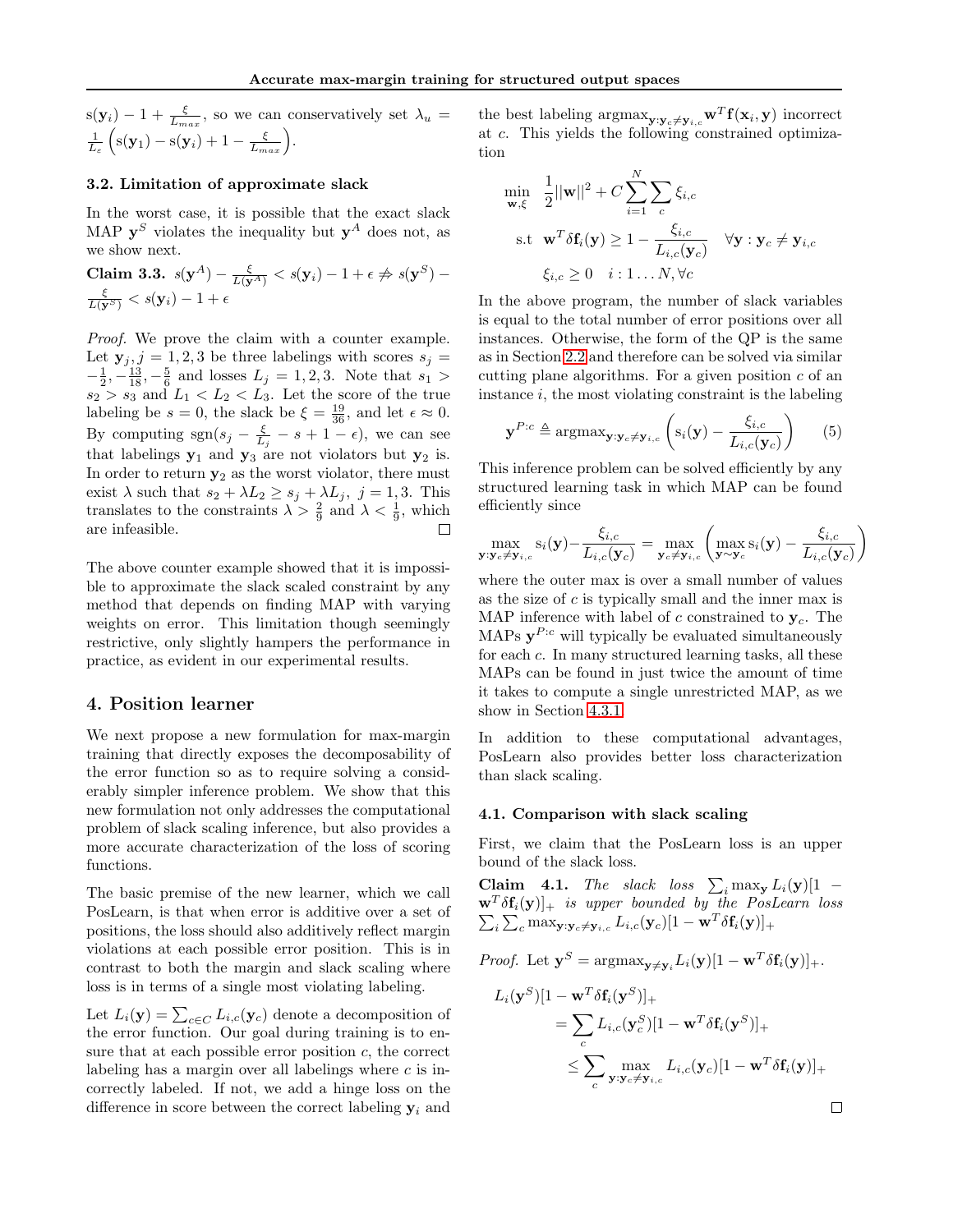Next, we show that slack scaling by defining the total loss in terms of a single most violating labeling, cannot discriminate amongst scoring functions as well as the PosLearn loss that involves different labelings at different error positions.

Consider one example where w is such that three labelings  $y_0 = [0 \ 0 \ 0 \ 0], y_1 = [1 \ 1 \ 0 \ 0], y_2 = [0 \ 0 \ 1 \ 0],$ all have the same score of 1. Let  $y_0$  be the correct labeling, then  $L(\mathbf{y}_1) = 2, L(\mathbf{y}_2) = 1$ , assuming Hamming error. Let the score of all remaining labelings be 0. The total slack loss in this case is 2 whereas the PosLearn loss is 3. Now consider the case where  $y_2$ has score 0. The slack loss remains unchanged whereas PosLearn loss reduces to 2.

An important consequence of the reduced error coverage is that, when the cutting plane algorithm terminates in slack scaling, PosLearn could continue to find violating constraints. The reverse is not true.

## 4.2. Comparison with  $M^3N$  training

The PosLearn program appears similar to the  $M^3N$ program of (Taskar, 2004) because both decompose the slack variable over multiple positions. However, the similarity is only superficial. The training objective of  $M^3N$  is Margin scaling and the position specific slack variables are for integrating training with inference for loss augmented MAP. In PosLearn the position specific slacks lead to a very different training objective.

#### <span id="page-4-1"></span>4.3. Common decomposable error functions

We show examples of decomposable error functions in several structured learning tasks and show how to efficiently find the most violating constraints over all error positions simultaneously.

#### <span id="page-4-0"></span>4.3.1. Markov models

Many structured prediction tasks can be modeled as Markov models. Popular examples are sequence labeling for information extraction (Lafferty et al., 2001), and grid models for image segmentation (Taskar, 2004; Boykov et al., 2001). A natural error function here is Hamming loss that decomposes over the nodes of the Markov network. Typical MAP inference algorithms based on belief propagation also give max-marginals at each node. The max-marginals gives us at each (node c, label y) pair, the best labeling  $y^{c:y}$  with node c labeled y. We can now find the most violating labeling at each position c via

$$
\max_{y \neq \mathbf{y}_{i,c}} (1 - \mathbf{w}^T \delta \mathbf{f}_i(\mathbf{y}^{c:y})) L_{i,c}(y)
$$

where  $L_{i,c}(y) = 1$  when  $y \neq y_{i,c}$  for Hamming loss. In general  $L_{i,c}(y)$  can be any arbitrary real-value, for example a mis-classification matrix  $M(y', y)$  could give the cost of misclassifying a  $y'$  node as  $y$ .

#### 4.3.2. Segmentation

The output space  $\mathcal Y$  consists of all possible labeled segmentations of an input sequence x. A segmentation y consists of a sequence of segments  $s_1 \ldots s_p$  where each  $s_i = (t_i, u_i, y_i)$  with  $t_i$  = segment start position,  $u_i$  $=$  segment end position, and  $y_i=$  segment label. Segmentation models have been proposed as alternative models for information extraction that allows for more effective use of entity-level features (McDonald et al., 2005a; Sarawagi & Cohen, 2004).

The feature vector decomposes over segments and is a function of the segment and the label of the previous segment. Thus  $f(\mathbf{x}, \mathbf{y}) = \sum_{j=1}^{p} f(\mathbf{x}, s_j, y_{j-1}).$ The error function also decomposes over segments as  $L_i(\mathbf{y}) = \sum_{s \in \mathbf{y}} L_i(s)$  where for a segment  $s = (t, u, y)$ ,  $L_i((t, u, y))$  is defined as

$$
L_i((t, u, y)) = \begin{cases} p_y + \sum_{(l', u', y') \in \mathbf{y}_i} r_{y'} \ (t, u) \notin \mathbf{y}_i \\ M(y', y) \end{cases} \quad (t, u, y') \in \mathbf{y}_i
$$

where  $p_y$  is the precision penalty of labeling a segment as y and  $r_{y'}$  is the recall penalty of missing a true segment of label y' and  $M(y', y)$  is the misclassification cost matrix applicable when the same span appears in both segmentations.

The number of slack variables is the number of possible segment spans  $(t, u)$ , which is  $O(nm)$  for a sequence of length  $n$  and maximum segment size  $m$ .

The MAP segmentation can be found using an extension of the Viterbi algorithm (Sarawagi & Cohen, 2004). Viterbi also gives the highest scoring segmentation of the sequence from 1 to  $i$  with the last segment ending at  $i$  with label  $y$  for all possible  $i$  and  $y$ . Call this  $\gamma(i, y)$ . Similarly, we can use a backward Viterbi pass to get  $\beta(i, y)$  the highest scoring segmentation from  $i + 1$  to n with label y on the segment ending at i. These can be combined to find the most violating constraint for a slack variable corresponding to segment  $(t, u)$  as:

$$
\max_{y',y:(t,u,y)\notin\mathbf{y}_i} L_i((t,u,y))[1-\mathrm{s}(\mathbf{y}_i)+\gamma(t-1,y')+\mathbf{w}^T\mathbf{f}(\mathbf{x},(t,u,y),y')+\beta(u,y)]_+
$$

#### 4.3.3. Unlabeled dependency parsing

In unlabeled dependency parsing, the goal is to assign each token to its 'head' token (or to a dummy token),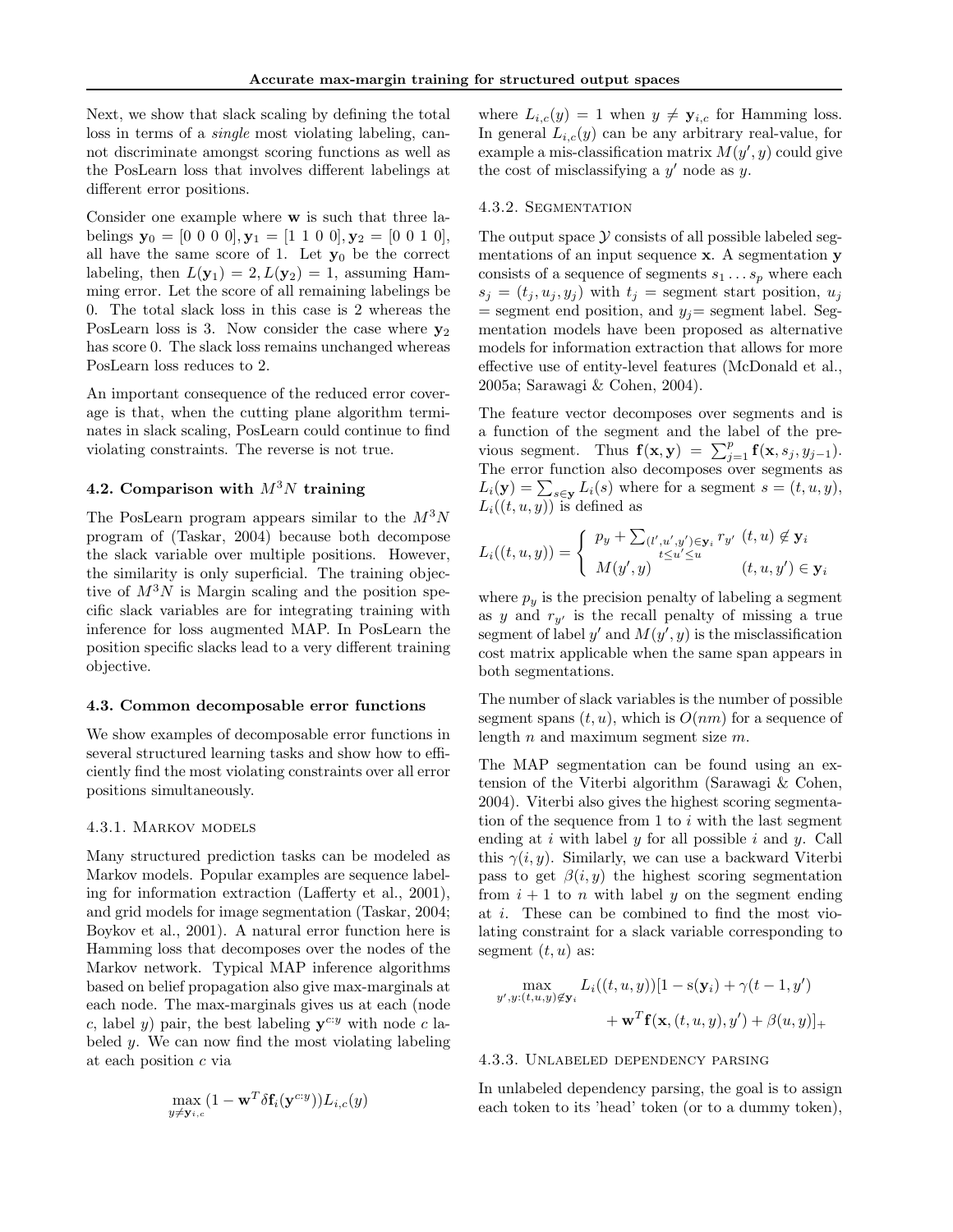such that the head links form a directed spanning tree. The feature vector for a tree y over a sentence x is decomposable over the edges (McDonald et al., 2005b):  $f(\mathbf{x}, \mathbf{y}) = \sum_t f(y_t, \mathbf{x}, t)$  where t is a token and  $y_t$  is its head. A natural error function for a dependency parse tree is then the number of words that are assigned an incorrect head word. In this case, the error and features decompose in exactly the same way, over individual words. The only coupling amongst the predictions of different words is that they need to form a tree.

We use the combinatorial non-projective parsing algorithm of (McDonald et al., 2005b), which cannot be easily extended to simultaneously return MAP for each position. For PosLearn we return the worst violator for each position by first finding the unrestricted MAP  $y^*$ . Then, for each position where  $y^*$  is correct, we re-invoke MAP with the correct assignment disabled. In the worse case, this will lead to n MAP invocations.

## <span id="page-5-0"></span>5. Experiments

We present experimental results on three tasks  $-$  sequence labeling, text segmentation and dependency parsing, performed on the following datasets and settings:

CoNLL'03: We use the English benchmark from the CoNLL'03 shared task on named entity recognition. The corpus consists of train, development and test sets of  $\approx$  14000, 3200 and 3400 sentences respectively. We used exactly the same features as in the trained model from Stanford's Named Entity Recognizer<sup>[1](#page-5-1)</sup>.

Cora: This is a database of  $\approx 500$  citations (McCallum et al., 2000), containing entities such as Author, Journal, Title, Year and Volume. We used standard extraction features defined over the neighborhoods of each token and the label of the previous token (Peng & McCallum, 2004). For the segmentation task on this dataset, we also used the segment length feature.

Address: This is a collection of  $\approx 400$  non-US postal addresses. Unlike US addresses, these addresses are highly irregular and relatively difficult to segment. The features for sequence labeling and segmentation tasks are as defined in (Sarawagi & Cohen, 2004).

CoNLL-X: We use the freely available treebanks for Swedish, Dutch and Danish from the CoNLL X Shared Task for unlabeled dependency parsing. The training sets contain  $\approx$  11000, 13350, and 5200 sentences re-

<span id="page-5-3"></span>Table 1. Token mis-classifications (in %) of all approaches on all tasks. For sequence labeling and segmentation we also report span F1 (after '/').

|                            | Margin                              | Slack                               | Approx                             | PosLearn                           |
|----------------------------|-------------------------------------|-------------------------------------|------------------------------------|------------------------------------|
| Sequence Labeling          |                                     |                                     |                                    |                                    |
| Cora.<br>Address<br>CONLL  | 12.3/74.9<br>17.1/71.0<br>2.89/84.7 | 10.0/82.9<br>15.7/76.7<br>2.95/84.7 | 9.9/83.0<br>15.1/78.1<br>2.96/84.6 | 9.5/83.4<br>14.2/78.4<br>2.82/85.1 |
| Segmentation               |                                     |                                     |                                    |                                    |
| Cora.<br>Address           | 17.7/81.8<br>15.4/77.6              | 17.4/81.9<br>15.4/77.5              | 17.3/81.9<br>15.4/77.6             | 16.2/83.1<br>13.8/79.0             |
| Dependency Parsing         |                                     |                                     |                                    |                                    |
| Danish<br>Dutch<br>Swedish | 12.4<br>16.3<br>12.9                |                                     |                                    | 12.5<br>16.9<br>12.8               |

spectively. We use the first-order features, the online MIRA trainer (Crammer & Singer, 2003), and the non-projective parsing algorithm provided in the MSTParser package<sup>[2](#page-5-2)</sup>.

## 5.1. Results

Table [1](#page-5-3) shows test errors (as defined in Section [4.3\)](#page-4-1) and Span F1 (where ever applicable) of all four training approaches on all the tasks. For Cora and Address results are averaged over ten splits of 25% train — 75% test, the rest are with the standard training and test files as available in the benchmark. For sequence and segmentation tasks, we are able to solve the Slack inference problem exactly using a quadratic algorithm that finds the MAP for each possible error value. For dependency parsing, it was not easy to find MAP with a pre-specified error. Hence, numbers for Slack scaling methods are missing for this task.

## Sequence labeling

We note that the errors go down in the order Margin > Slack > ApproxSlack > PosLearn, and PosLearn achieves  $\approx 20\%$  error reduction over Margin and 5-10% over Slack. The difference between PosLearn and Margin is statistically significant (p-value from paired t-test is < 0.001), while that between ApproxSlack and Slack is not. This confirms that the approximations done in ApproxSlack are empirically good.

We also reports the entity span F1 values in Table [1](#page-5-3) (numbers after the "/"). PosLearn provides signifi-

<span id="page-5-1"></span><sup>1</sup> [http://nlp.stanford.edu/software/](http://nlp.stanford.edu/software/stanford-ner-2008-05-07.tar.gz) [stanford-ner-2008-05-07.tar.gz](http://nlp.stanford.edu/software/stanford-ner-2008-05-07.tar.gz)

<span id="page-5-2"></span> $^{2}$ <http://sourceforge.net/mstparser>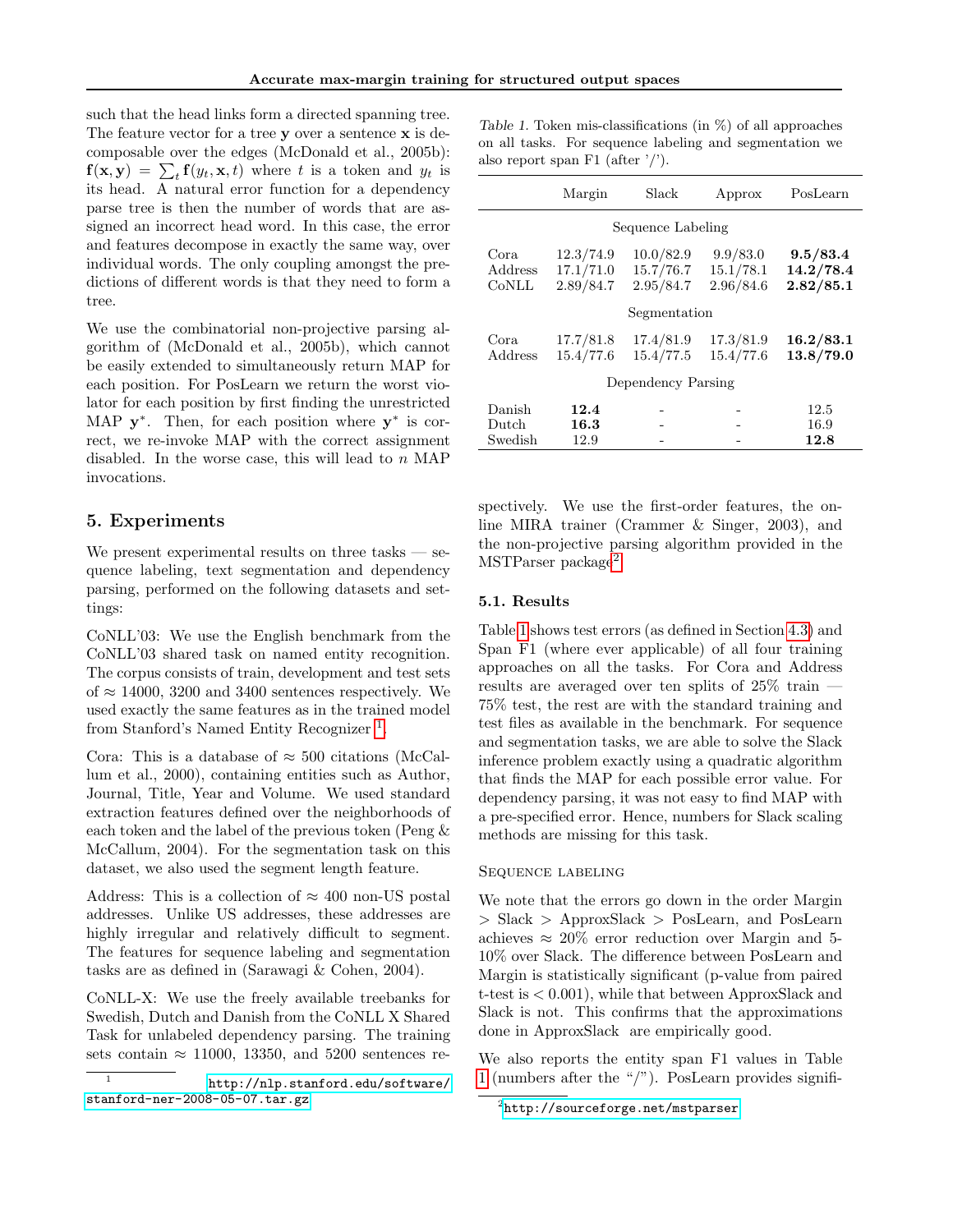

Figure 1. Sequence labeling error (in %) of all approaches on Cora as training size is increased.

<span id="page-6-1"></span>

<span id="page-6-2"></span>Figure 2. Comparison of training times on Cora over various training percentages. The error bars denote one standard deviation over ten random splits.

cant improvements over Margin for Cora and Address, going from 75 to 83 and 71 to 78 respectively. This shows that optimizing for the error directly translates to significantly better span F1 scores. For CoNLL'03 the gains are modest both for error and Span F1 for reasons we will highlight in Section [5.2.](#page-6-0) Figure [1](#page-6-1) investigates the effect of increasing training size on the sequence labeling errors of all the approaches on Cora. PosLearn remains the best approach for all training sizes, with a 25% error reduction over Margin even for 75% training data. ApproxSlack and Slack are almost identical for all training sizes.

Figure [2](#page-6-2) compares the training time of the four approaches on Cora over various training sizes. PosLearn and ApproxSlack turn out to be the cheapest of all the approaches. Two key observations here are (a) PosLearn is up to five times faster than Margin in spite of generating many more constraints, and (b) The training time of Margin reduces with an increase in data. These can be attributed to two reasons. First, PosLearn quickly generates a lot of relevant constraints and terminates in much fewer iterations, whereas Margin spends too much time in separating high loss labelings which are already far enough. Second, when data is scarce, Margin is not able to find good support vectors early on and takes many more iterations. This provides another empirical support for the recent observations in (Bottou & Bousquet, 2008) on the inverse dependence of training time on data sizes.

#### **SEGMENTATION**

The results for segmentation are similar to sequence labeling. Again, PosLearn provides 7-10% decrease in error over Margin and Slack. ApproxSlack again turns out to be a close approximation to Slack.

#### Unlabeled dependency parsing

The difference between PosLearn and Margin turns out to be very insignificant in this case. We cannot evaluate Slack as its MAP inference algorithm is not feasible in this setting. Our discussion in the next section shows that we do not expect ApproxSlack to score over Margin either.

Note our baseline numbers are competitive with the state of the art for these tasks. For Swedish and Danish, the errors for Margin scaling are significantly lower than the average errors of the CoNLL X Shared Task participants  $-15.8\%$  and 15.5% respectively. For Dutch, Margin scaling model is better than the best model in the Shared Task (error 16.4%).

#### <span id="page-6-0"></span>5.2. Discussion

We observed that Margin scaling was significantly worse than other loss functions for tasks like sequence labeling on the Address and Cora datasets, while being the highest performing on tasks like dependency parsing. We explain the reasons behind the varying gains of Margin relative to other loss functions, in particular PosLearn, based on the decomposition of the error function compared to the feature function.

We argue that margin scaling is a bad loss function only when the model comprises of features that strongly couple larger subset of variables than the error function. Consider the case when the feature function decomposes over each position of y, exactly as in the error function. This is true for dependency parsing, and for sequence labeling models with no edge features. In such cases, a structured formulation adds little value, and a multi-class SVM with independent constraints over the local features and loss at each position, is just as adequate. The constraints of structured margin scaling turn out to be a summation of the constraints of multi-class SVM and the two solve equivalent objectives as shown in (Joachims, 2006). Interestingly, (McDonald et al., 2005b) indeed finds that such a model (which they call the factored model) is very close to the structured model using margin scal